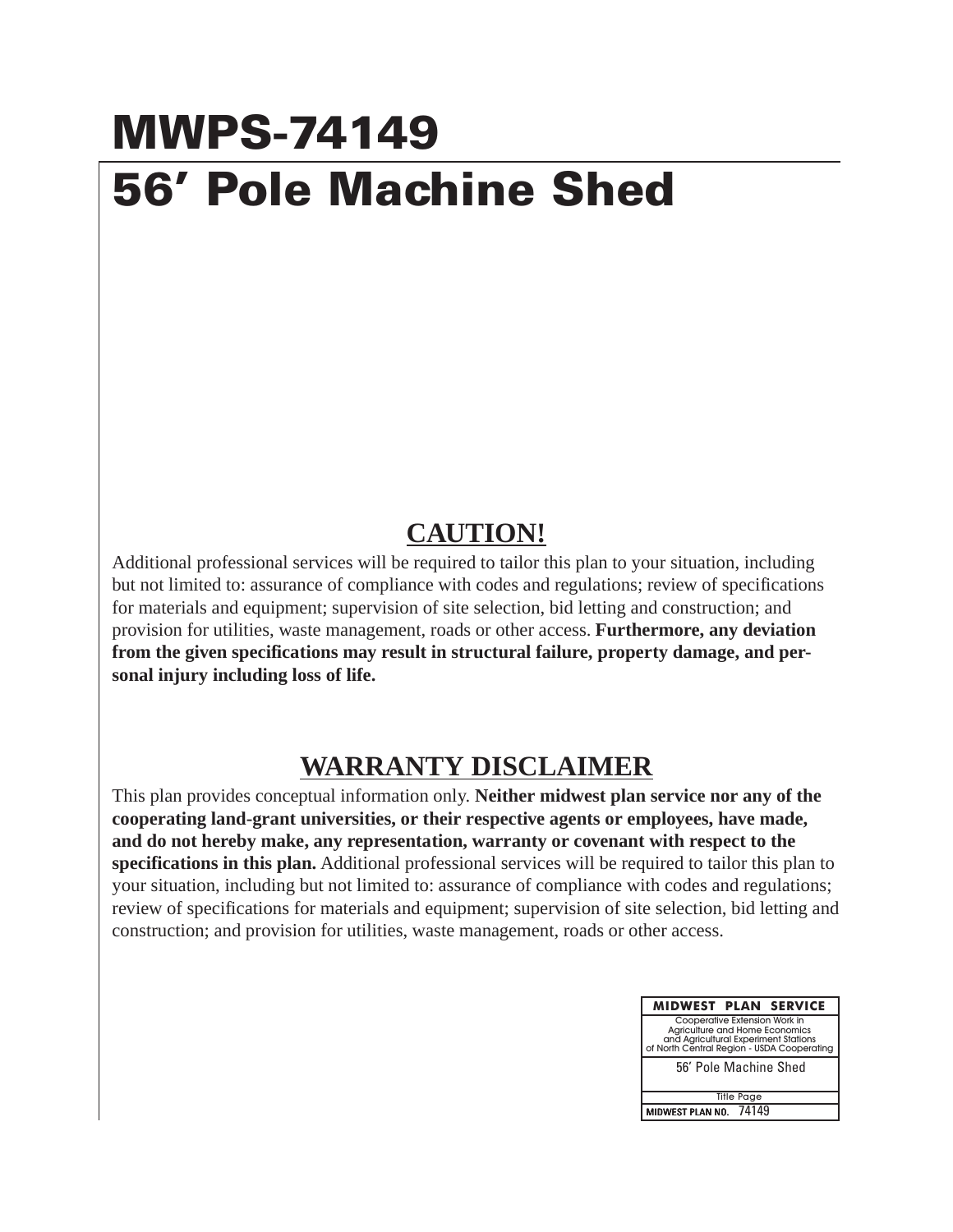

| Copyright c 1978 Midwest Plan Service. AmeslA 50011 | đ                  |
|-----------------------------------------------------|--------------------|
|                                                     |                    |
|                                                     | <b>Truss Sheet</b> |
|                                                     |                    |
|                                                     |                    |
|                                                     | <b>China</b> Some  |
|                                                     |                    |
|                                                     | 0110               |

| <b>AD</b> Trisc Sheet<br>snid sebed 8                                                                     |                              |                                                                                                                              | <b>INURS MIDWEST PLAN SERVICE</b> | Optional Insulation Details<br>Optional Overhead Door Details<br>24 <sup>'</sup> Beam Details<br>24 Door Framing<br>Cross Section<br>Sidewall 24 Door Details<br>Interior Beam/Post Connection<br>Silding Door Details<br>Endwall Framing<br>Overhead Door Details |  |
|-----------------------------------------------------------------------------------------------------------|------------------------------|------------------------------------------------------------------------------------------------------------------------------|-----------------------------------|--------------------------------------------------------------------------------------------------------------------------------------------------------------------------------------------------------------------------------------------------------------------|--|
| <b>PA149</b><br><b>Pian No</b>                                                                            | <b>S6' POLE MACHINE SHED</b> | Cooperative Extension & Research in Agriculture<br>& Home Economics in the 12 North Central<br>Universities-USDA Cooperating |                                   |                                                                                                                                                                                                                                                                    |  |
| ֦֧֦֦֦֦֦֦֦֦֧֦֧֦֧֦֧֦֧֦֧֦֧֦֧֦֧֦֧֦֧֦֧֦֧֦֧֦֧֦֧֦֧֦֧֦֧֦֧֦֧֦֧֝֝֝֝֝֓֝֓֝֝֓֝֓֝֓֟֓֟֓֟֓֟֓֟֓֟֓֟֓֓֓֓<br>a6e <sub>d</sub> |                              |                                                                                                                              |                                   | Ÿ                                                                                                                                                                                                                                                                  |  |

| <b>フィロニング アクセス</b> | 24 Door Framing | Sidewall 24 Door Details | Interior Beam/Post Connection | Silding Door Details | Overhead Door Details | Endwall Framing | Cross Section | ighting Pian | Post Footing Detail | Walk Door Framing | Kree Brace Detail | Framed Opening Detail | Floor Plan | <b>Description</b> | <b>TABLE OF CONTENTS</b> |  |
|--------------------|-----------------|--------------------------|-------------------------------|----------------------|-----------------------|-----------------|---------------|--------------|---------------------|-------------------|-------------------|-----------------------|------------|--------------------|--------------------------|--|
|                    |                 |                          |                               |                      |                       |                 |               |              |                     |                   |                   |                       |            | <b>Page</b>        |                          |  |









 $\overline{1}$ 



55'-9"

Preferred Lumber Specifications"<br>Rod Purins and Wall Girts<br>2x4 Construction Grade (Doug Fir or<br>Southern Yellow Pine).

Trusses and Headers<br>No. 1 or 1500 i machine rated (Doug Fir or<br>Southern Yellow Pine)<br>26 No. 2 (Doug Fir or Southern Yello<u>w</u> Pine),

Posts and Spitahboards<br>Yellow Phas of Spitahboards (Southern)<br>Vellow Phas of Spitahboards (2007 (Type A<br>Los Birds and Spitahboards (2007 (Type A<br>The Spitahboards Tradess, 8'-2", o.c. Installat<br>The Spitahboard Tradess, 8'-2

"For alternate member sizes using Hem-Fir<br>and round poles, see page 2 and Truss Page.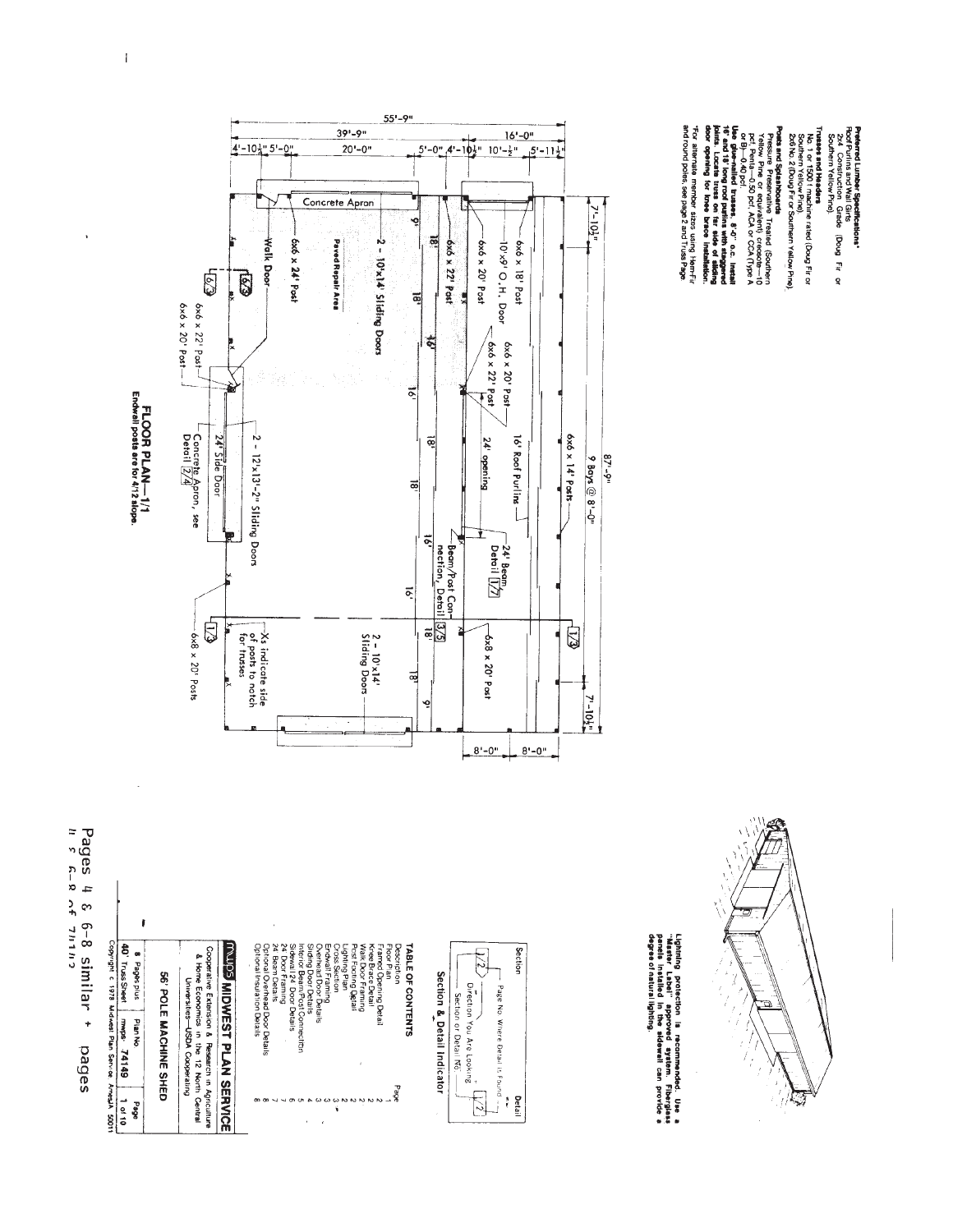

 $\overline{a}$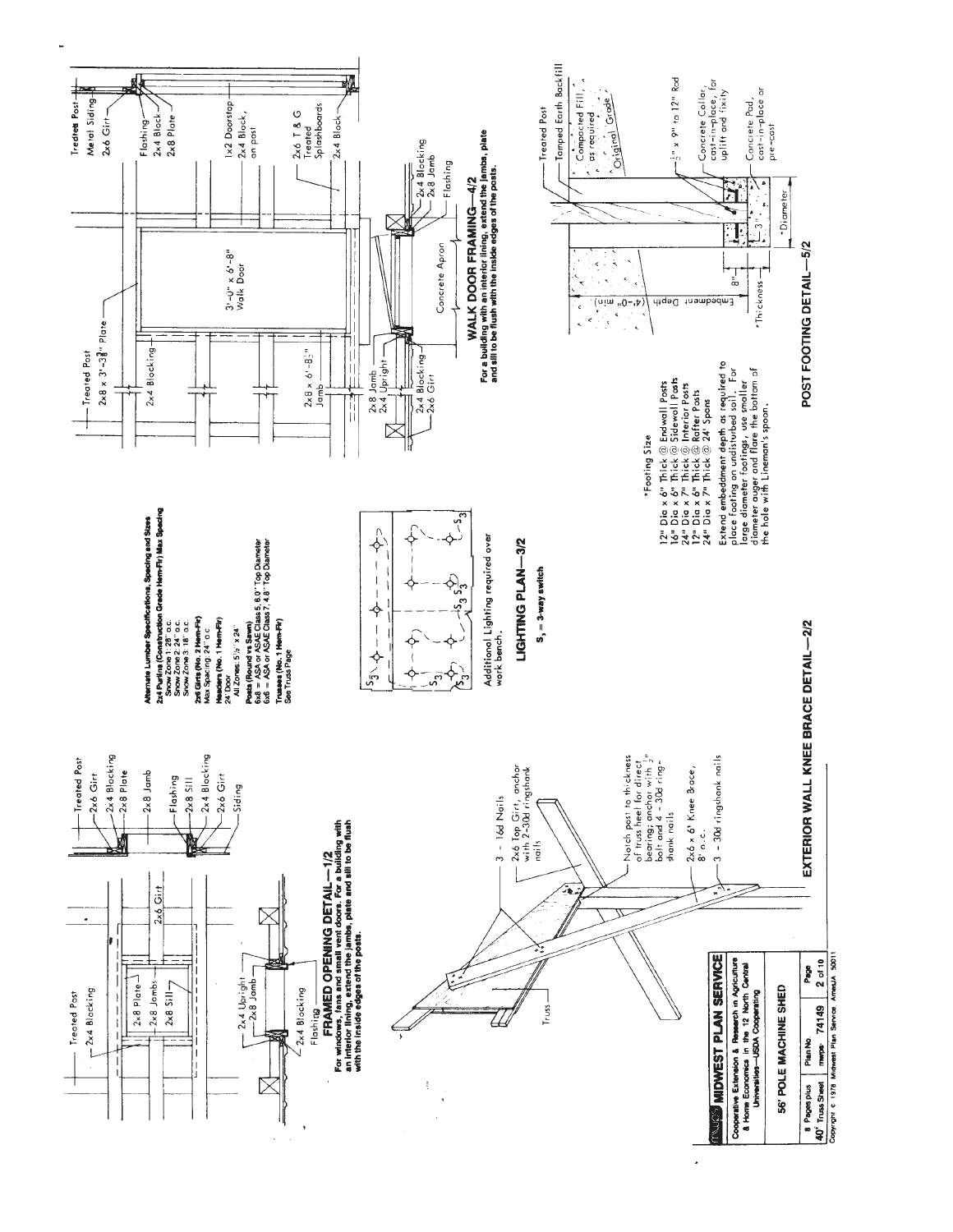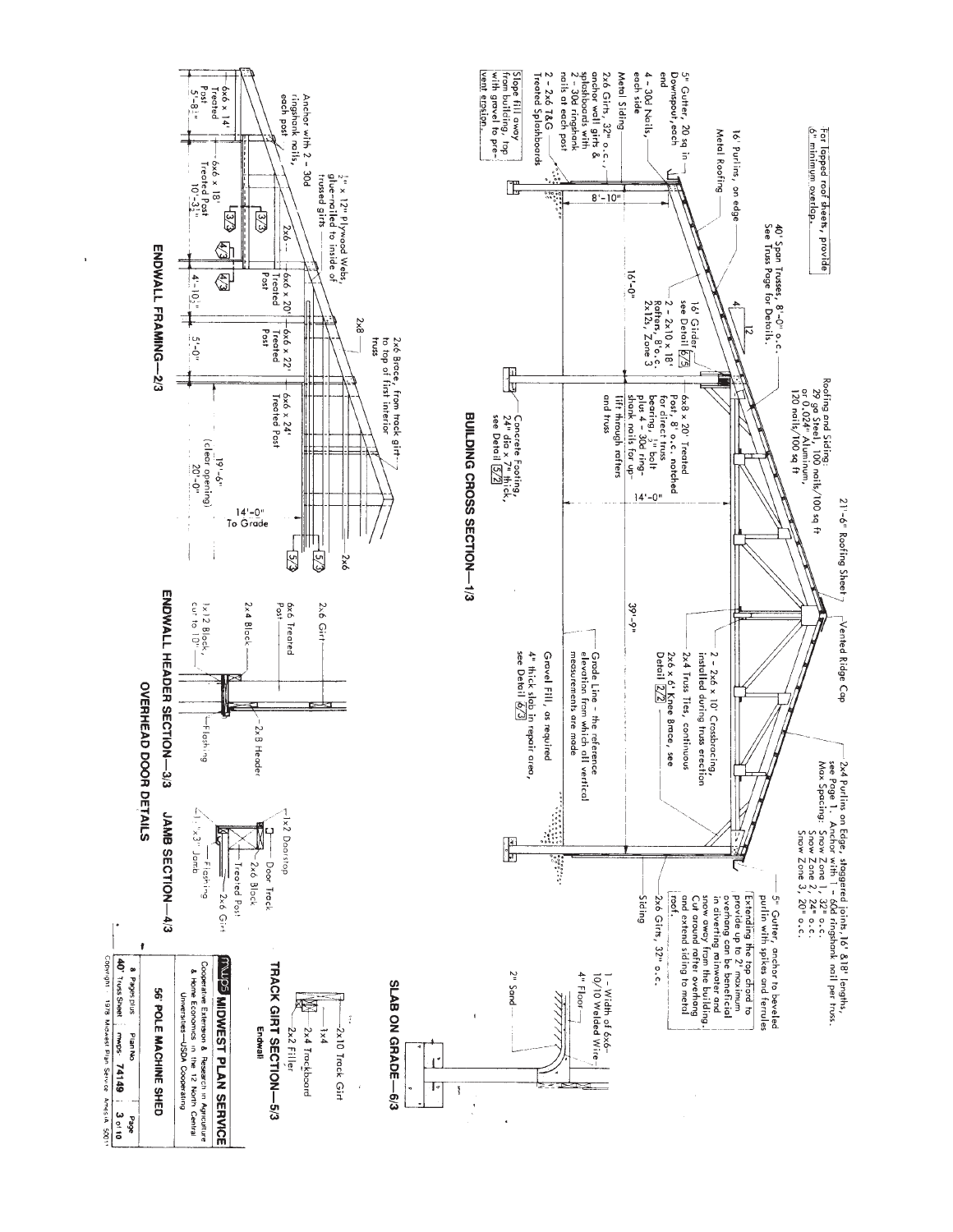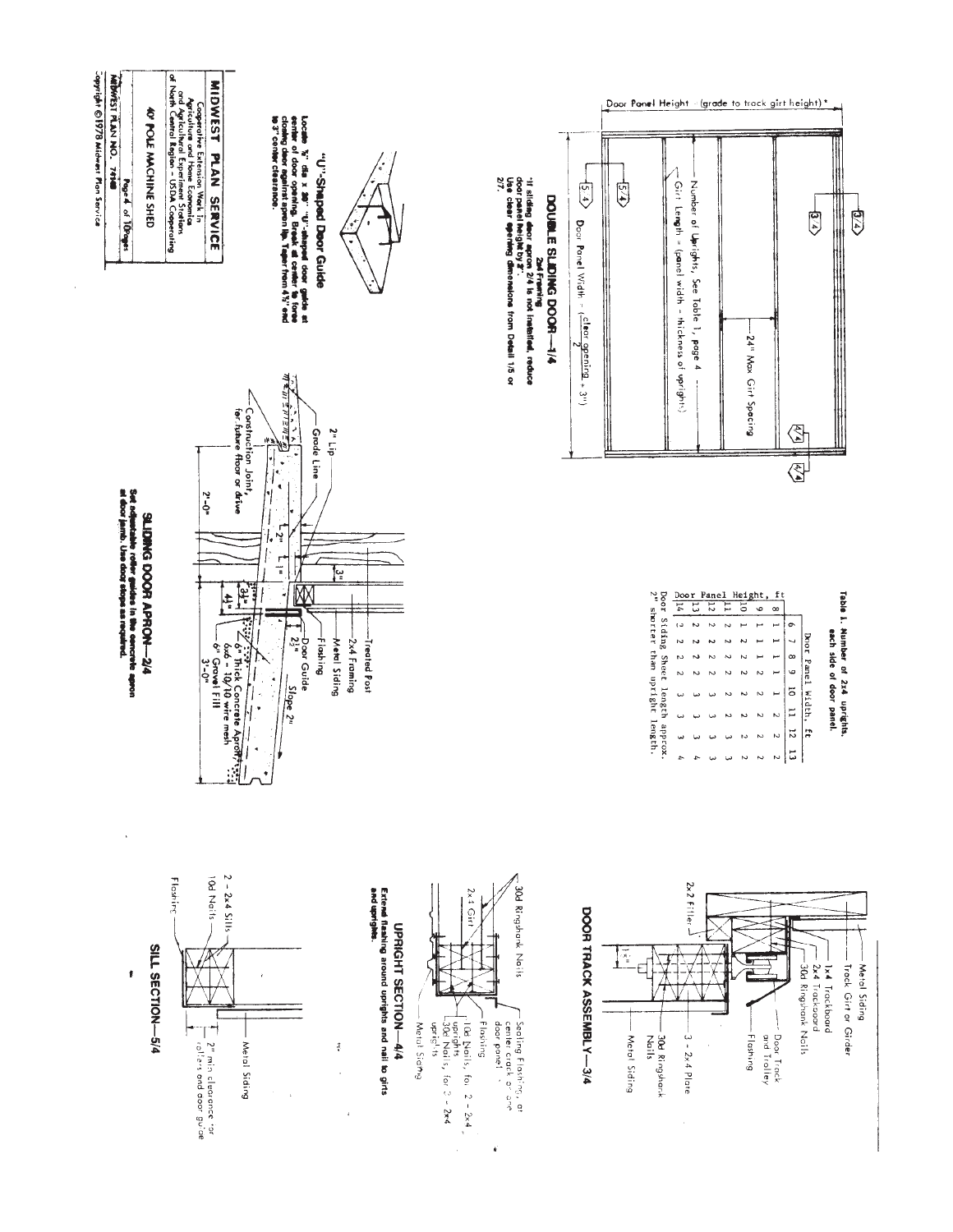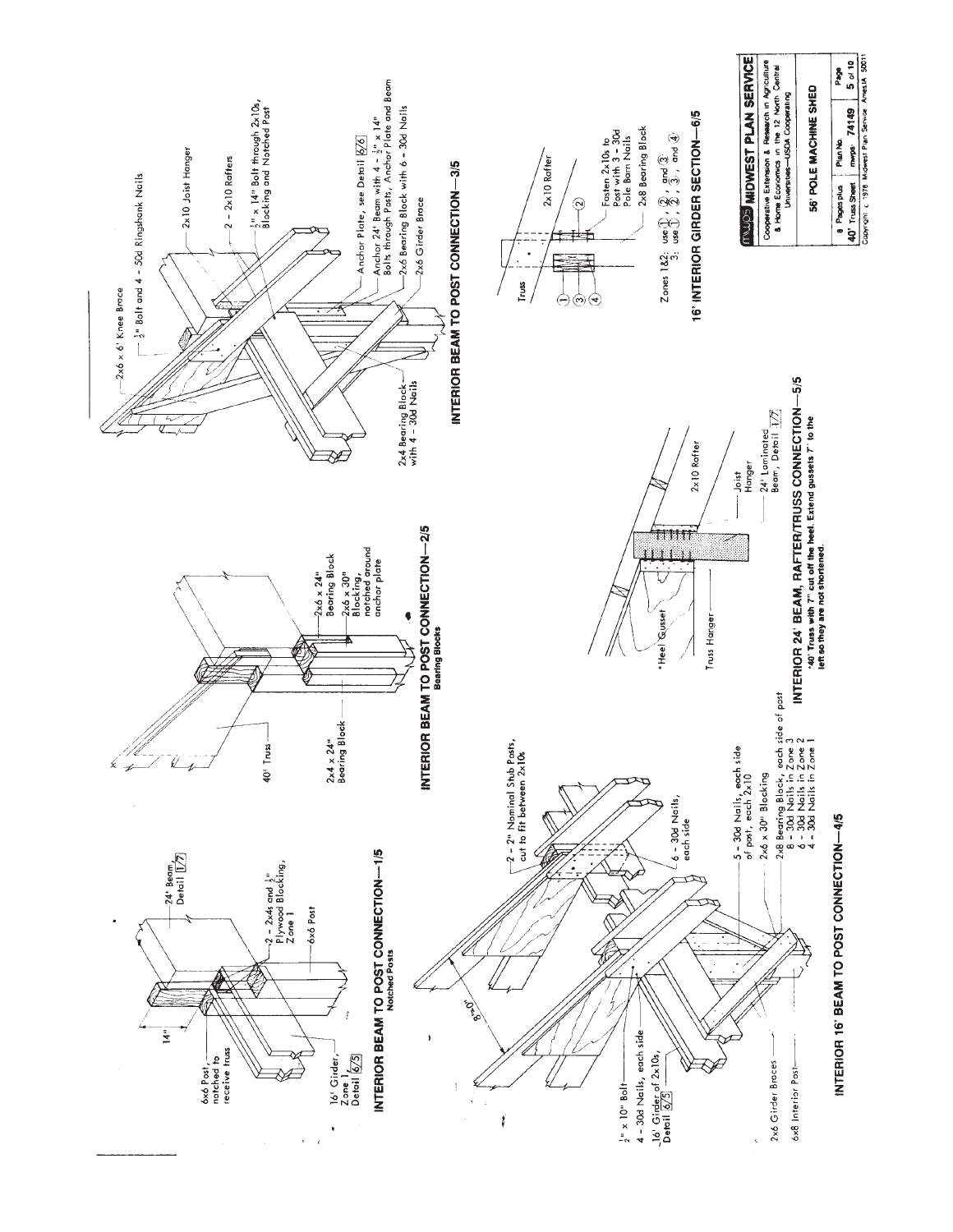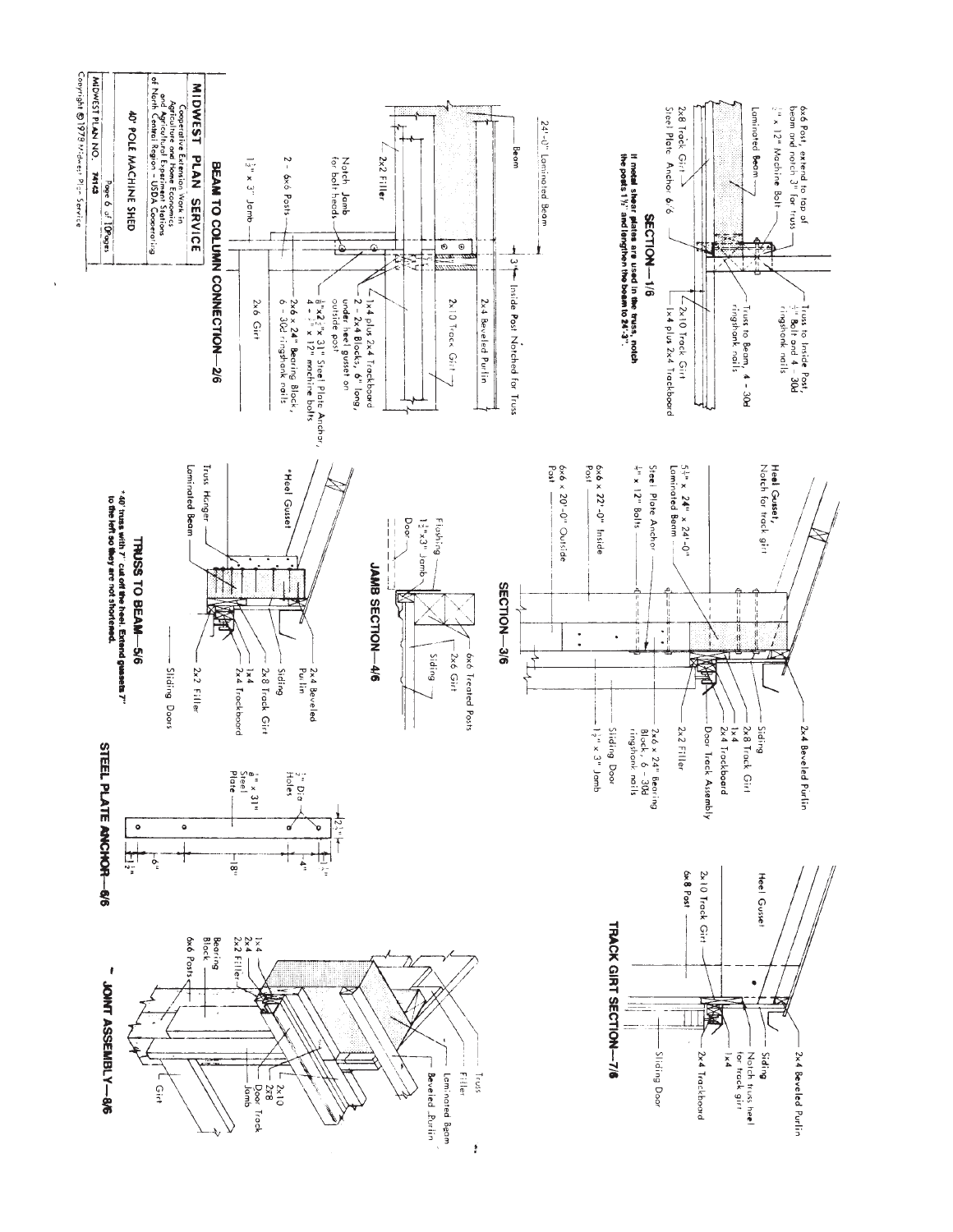| 24' BEAM - for 24' wide sidewall deor                                                                                                                                                                                     | MATERIALS                                                                                                         | This beam is designed for use of Douglas Fir-Larch (No. 1,<br>MC19) or Southern Yellow Pine (No. 1, MC19).<br>Lumber | twist-<br>Do not use cupped or<br>Use clean and smooth lumber.<br>ed lumber                                                                                                                                                                                     | C-C Ext. ("Identification Index" = $42/20$ )<br>Use 5/8"<br>plywood                                                                                                                                                 | Casein (MM+125A, type II, mold resistant) is not water-<br>Glue                                                                | proof, but is highly water resistant Resorcinol resin<br>glue is waterproof and should be used if the beam is to<br>be exposed to unusual moisture conditions. | Follow the manufacturer's specifications for mixing,<br>pot life, remperature during use, etc. | Assemble the beam in two pieces, layers 1, 2, and<br>3 and layers 4, 5, and 6. Clamp the narrow faces<br>BEAM CONSTRUCTION<br>$\ddot{ }$ | 3 and layers 4, 5, and 6. Clamp the race of the dimensional lumber together (Layer #2 = 2x6 + 2x10 + 2x26). Spread glue on the plywood | coated,<br>$\vec{c}$<br>box nails, preferably galvanized or cement<br>(Layer #1). Nail plywood to Tayer #2 with | 4" o.c. both ways. Glue should squeeze out from<br>Remove the clamps; glue<br>$\overline{\mathbb{m}}$ en<br>and nail Layer #3 plywood to the other side of<br>the dimension lumber in a similar manuer.<br>the edges of the beam. | Final Assembly - use method a, or h.<br>assemble layers #4, #5, and #6.<br>$\ddot{\sim}$ | When both halves of the beam have been assem-<br>Clamping method.<br>d | fully assembled beam and leave on for 24 hours.<br>bled, apply glue to the two remaining insiderant controller surfaces. Place clamps about 2' apart on the | When both halves of the beam have been assem-<br>bled, apply glue to the two remaining inside<br>Lay the beam on a level surface.<br>Weighting method.<br>surfaces.<br>ءُ | Place sufficient weight on the fully assembled | beam to squeeze glue out from the edges of the<br>beam. Leave on for 24 hours.                                                 |            | SERVICE<br>MIDWEST PLAN                                                              | Cooperative Extension Work in<br>and riculture and Home Economics<br>and Central Region – USDA Cooperating<br>of Nanh Central Region – USDA Cooperating | 40' POLE MACHINE SHED | Page 7 of 10Pages<br>MIDWEST PLAN NO. 74149 | Copyright @ 1978 Midwest Plan Service |
|---------------------------------------------------------------------------------------------------------------------------------------------------------------------------------------------------------------------------|-------------------------------------------------------------------------------------------------------------------|----------------------------------------------------------------------------------------------------------------------|-----------------------------------------------------------------------------------------------------------------------------------------------------------------------------------------------------------------------------------------------------------------|---------------------------------------------------------------------------------------------------------------------------------------------------------------------------------------------------------------------|--------------------------------------------------------------------------------------------------------------------------------|----------------------------------------------------------------------------------------------------------------------------------------------------------------|------------------------------------------------------------------------------------------------|------------------------------------------------------------------------------------------------------------------------------------------|----------------------------------------------------------------------------------------------------------------------------------------|-----------------------------------------------------------------------------------------------------------------|-----------------------------------------------------------------------------------------------------------------------------------------------------------------------------------------------------------------------------------|------------------------------------------------------------------------------------------|------------------------------------------------------------------------|-------------------------------------------------------------------------------------------------------------------------------------------------------------|---------------------------------------------------------------------------------------------------------------------------------------------------------------------------|------------------------------------------------|--------------------------------------------------------------------------------------------------------------------------------|------------|--------------------------------------------------------------------------------------|---------------------------------------------------------------------------------------------------------------------------------------------------------|-----------------------|---------------------------------------------|---------------------------------------|
| 24' Material<br>is preferable,<br>if available<br>$24"$ x 2<br>$24^{\circ} \times 8^{\circ}$<br>$24^{n} \times 4^{n}$<br>$\bullet$<br>$24^{\rm m} \times 3^{\rm s}$<br>$f^{24}$ × 2<br>$\mathfrak{f}^*$ Plywood $\bigcap$ | $2 \times 10 \times 18$<br>×<br>$2 \times 10$<br>$\frac{1}{x}$<br>2x10<br>$D$ imensional $\left( 2\right)$ Lumber | $2\times6$<br>(૭)<br>Ē<br>$2 \times 10$<br>Š<br>$\times$<br>$2\times 6$<br>Þ<br>×<br>2x10<br>$2x6 \times 4$          | ò<br>$\tilde{\phantom{a}}$<br>$\boldsymbol{\mathsf{x}}$<br>$\boldsymbol{\times}$<br>24 <sup>th</sup><br>24 <sup>14</sup><br>$\times 8"$<br>٠<br>$\boldsymbol{\times}$<br>24<br>$\lambda$<br>$24" \times 8'$<br>۶,<br>$\boldsymbol{\times}$<br>챃<br>an Plywood 3 | $-2\times 10$<br>$2 \times 10$<br>٠õ<br>$\boldsymbol{\times}$<br>2x6<br>$\ddot{\bm{8}}$<br>24"<br>Ě<br>$-2 \times 10 \times$<br>$\frac{5}{x}$<br>$24$ <sup>tv</sup><br>$F^{2\times 6 \times 18'}$<br>En blywood (4) | $-2\times 10$<br>2x6<br>$2 \times 10 \times 4^{1}$<br>$2 \times 10 \times 7$<br>2x 10 x 20<br>Dimensional <b>(3)</b><br>Lumber | $24" \times 8"$<br>$\frac{8}{x}$<br>24 <sup>n</sup><br>$24^{14} \times 8$<br>e" Plywood (6)                                                                    | $-17$<br>24" LAMNATED BEAM ASSEMBLY                                                            | $\sqrt{6}$<br>$\frac{1}{3/6}$<br>5/6                                                                                                     | 2x4 Beveled Purlin<br>2x8 Track Girt<br>Laminated Beam                                                                                 |                                                                                                                 | 1x4 plus 2x4 Trockboorg<br>2x10 Track Girt<br>$ \hat{\mathbf{e}} $<br>ि<br>Š<br>(3/6)<br>Truss Hanger<br>$-5/6$                                                                                                                   | -2x6 x 24" Bearing Block<br>ł                                                            | $-2 - 6x6$ Posts                                                       | 6x8 Treated Posts<br>$-1\frac{1}{2}$ " x 3" Jamb                                                                                                            | 2x6 Girts, 32" o.c.<br>21، 1994)<br>(grade line to beam, for truss with<br>13. -37. Clear Opening                                                                         | ৰ্ত্মি<br>ত্ত্ব                                | $2 - 2 \times 4$ Treated<br>Splashboard<br>-2x4 Treated Guide Board<br>Between Posts<br>23'-6" Clear Opening<br>Concrete Apron | Grade Line | $-5.8$<br>-0ء<br>$8 - 0$ <sup>-1</sup><br>$n/m$ $^{10-12}$<br>24'-0" Center of Posts | ł<br>16" Dia x 6" Thick<br>Footing<br>∾<br>-24" Dia x 7" Thick<br>Footing                                                                               |                       | 24' DOOR FRAMING-27                         |                                       |